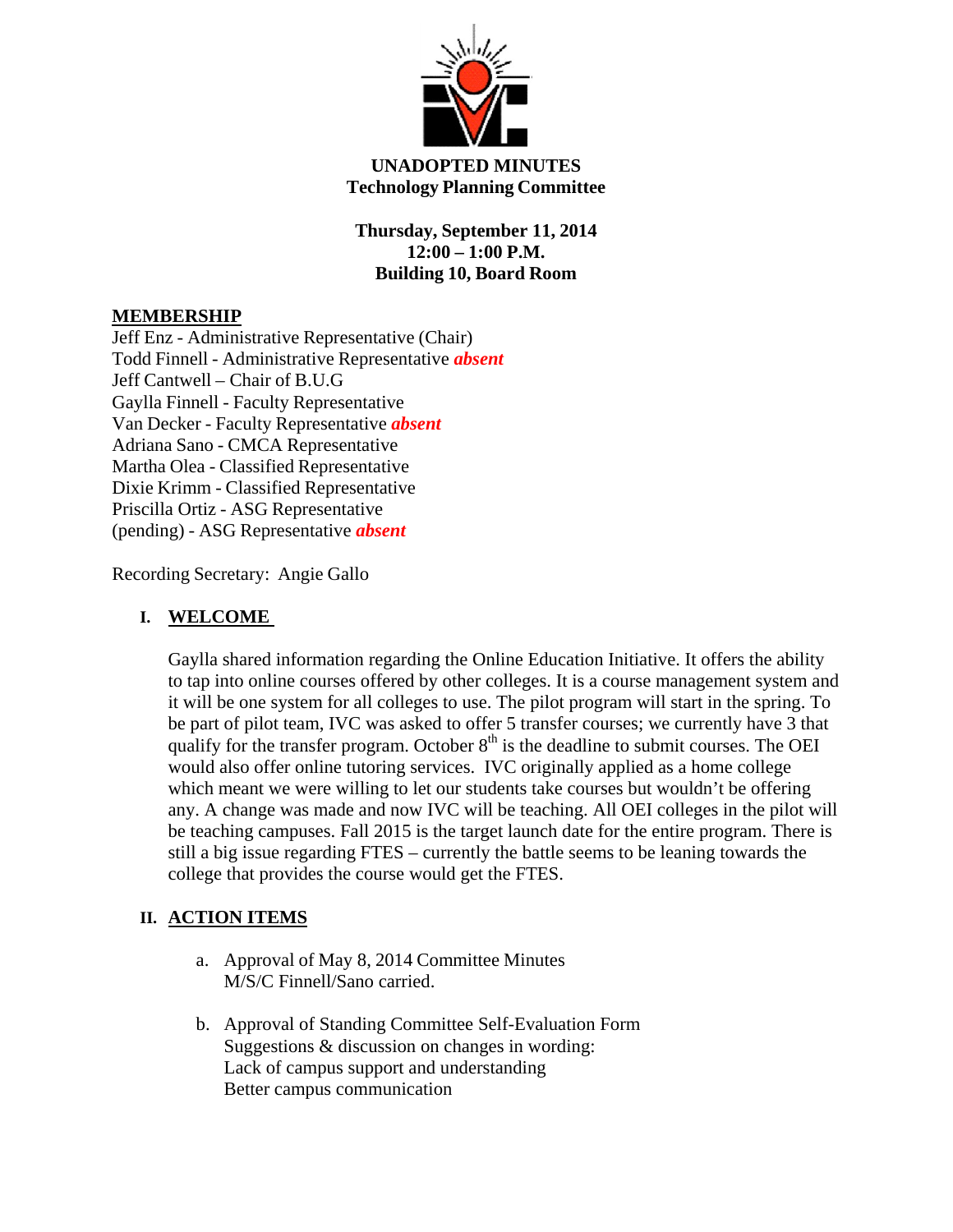### **III. DISCUSSION ITEMS**

### **a. STAC Update**

The STAC meetings have been cancelled for the time being. Jeff stated that STAC started as an avenue for student input. TPC is still looking for that input but STAC was not meeting the ultimate goal of the committee. A new approach will be to become involved with ASG and attend different club meetings. There is also the Student Success Task Force working on student experience for first time students which tackles some of the technology aspects for students. The technology changes on campus have slowed down. The output of information is less now; the feedback of the technology will now be the task.

## **b. Technology Plan – future planning after 2015**

Major task – Technology Plan is based on calendar year not fiscal. This coming January we will be in the last year of the current Technology Plan. TPC needs to review the plan to validate and review to add, delete, and update items.

**c. Assessment of the effective use of technology on campus by faculty, staff, and students (III.C.2)** 

Tasked with this a week ago. Will need a subcommittee of TPC of 3-4 members to evaluate and process data to answer this request. ATLAS survey done a year ago can be used as a starting point. There is a Campus Climate survey going out soon (Brian McNeece) and will need to provide technology questions that we'd like included in the survey. Martha Olea offered to assist with student data in the library and asked Priscilla to find an ASG Senator to assist if this topic was of interest to them.

**d. Updating college website and clarifying roles and procedures for updating and maintaining the site (II.A.6.c)** 

Omar stated for Accreditation purposes, there is a need for a timeline on updating and maintaining section of the college website and indicating contact, timeframe for changes, etc. Omar stated this is something that is already in progress.

#### **e. Classroom technology**

Jeff spoke on classroom technology indicating the campus has spent the last 3-5 years reestablishing the foundation of technology on campus. IVC has now reached a point where we can discuss additional uses of technology in the classrooms. For example lecterns – are they available only for PowerPoint's? Or is there more we as a campus would like to be able to do with the technology they provide. Are we interested in different technology? Virtual desktops? Skype? video-conferencing?

#### **Wireless issues**

Jeff stated he had José rebuilding it from the ground up and as of today, close to finishing that up. Students are now directed to a login failed page if the login information they entered is incorrect.